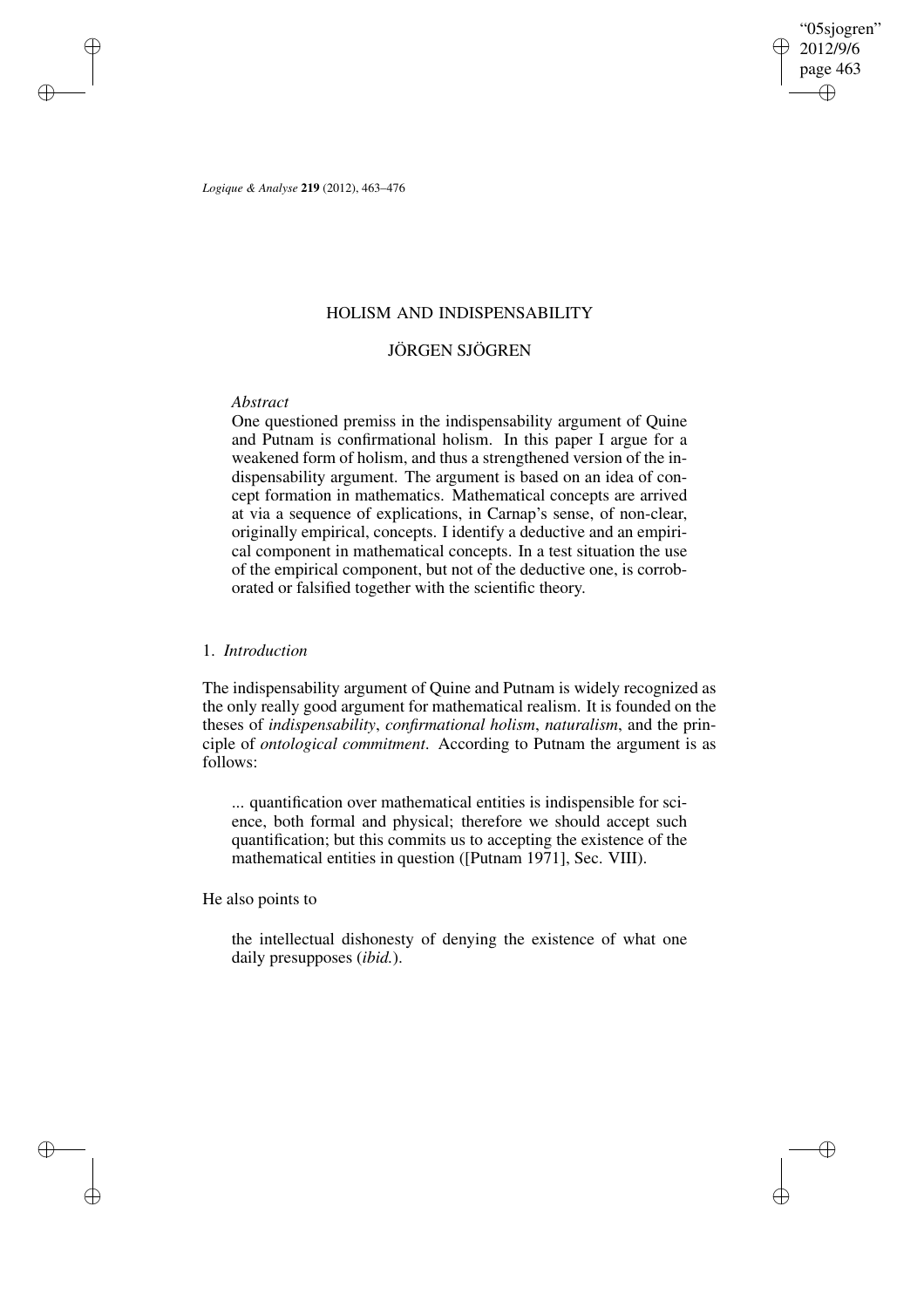"05sjogren" 2012/9/6 page 464 ✐ ✐

✐

✐

#### 464 JÖRGEN SJÖGREN

The four theses on which the argument is founded have each and all been subject to criticism ever since the indispensability argument first appeared.<sup>1</sup> The weakest part of the argument is, in my opinion, the thesis of confirmational holism. It seems that there are lots of cases where scientific theories are corroborated or falsified in test situations, and the involved mathematics is not affected at all. It also seems that there are a multitude of examples of mathematical theories, or single results, that are impossible to even regard as falsifiable. Indeed, several philosophers question the thesis. To name but a few, Penelope Maddy claims that the theses of naturalism and holism are inconsistently used by Putnam, and Elliott Sober means that contrastive, scientific hypotheses often use the same mathematics, and consequently a test cannot rule out the mathematical theories (*op. cit.*). Others are of the opinion that holism is not necessary for the indispensability argument at all ([Resnik 1995], [Dieveney 2007]). I shall argue in this paper that mathematical theories are not tested in the way proponents of confirmational holism claim. I will, furthermore, try to make clear exactly in which way mathematical theories really are tested, and in which way they are unaffected by empirical tests.

It is obvious that there are several ways in which mathematics is used in scientific applications. One can distinguish at least three levels of uses; purely instrumental, explanatory, and representative (descriptive) ones.<sup>2</sup> Purely instrumental uses, as e.g. numerical methods or perturbation calculus, can be of no relevance when questions of realism are at stake, and neither can explanatory uses, as when e.g. complex analysis unifies seemingly different results in real analysis. In some cases, however, mathematical and empirical theories are strongly connected to each other. Anthony Peressini (*op. cit.*) mentions the use of Hilbert spaces in quantum mechanics, and Michael Resnik states that "Fields and particles are functions from spacetime points to probabilities" [Resnik 1991]. The representative use of mathematics indicates that there are examples where mathematics is so involved in physical theories that in a test situation both will be affected. I will argue below that in some cases these mathematical theories will receive empirical support if corroborated together with scientific ones, and I will point to just what this support amounts to.

Inspired by Aristotle and Carnap, I propose an idea of concept formation in mathematics. According to Aristotle, mathematical objects are inherent in substances (individual objects), and via a thought process traits of these objects can be isolated in thought. This process of making abstractions can be

<sup>1</sup> See, e.g., [Field 1980], [Maddy 1992], [Sober 1993], and [Resnik 1995] for critical aspects of the argument, and [Colyvan 2001] for a defense against these attacks.

 $2$  See [Peressini 1997], and [Colyvan 2001].

✐

✐

✐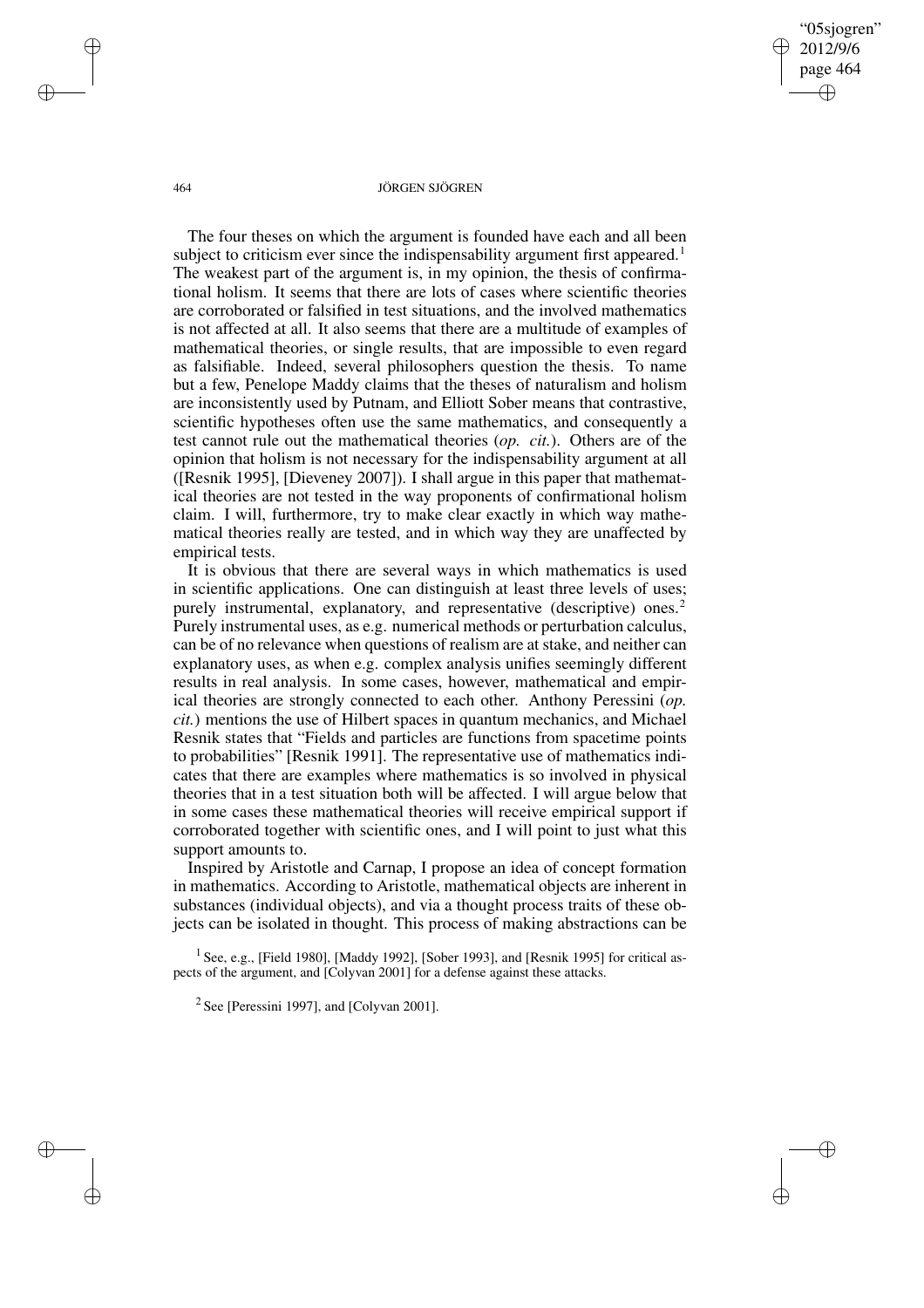page 465 ✐

✐

"05sjogren" 2012/9/6

✐

✐

described as a sequence of explications, in Carnap's sense, in an ontological neutral way. In this way several mathematical concepts are explications of vague, or otherwise non-clear, concepts, and these concepts are intimately connected with scientific ones. When, for example, a physical theory, together with the mathematics used, is corroborated in a test situation, this justification carries over to a justification of how the involved mathematical concepts are related to reality via, what Peressini (*op. cit.*) calls, bridge principles, and also to the mathematical sentences involving the concepts. I will use this to argue for a weaker version of the thesis of holism, thus giving a stronger indispensability argument.

The structure of the paper is as follows. In section two I briefly review this idea of concept formation in mathematics. Section three discusses how mathematical theories may contain empirical elements, and in section four I put forward a modified indispensability argument using a weakened thesis of holism. In the presentation below, I follow Carnap and describe how *concepts* are explicated ([Carnap 1950], p. 3). I use the expression "mathematical entity" without any ontological commitments, and "mathematical object" when the issues may have ontological implications.

# 2. *Concept Formation in Mathematics*

✐

✐

✐

✐

Two main sources for my view on concept formation put forward below are Aristotle's philosophy of mathematics, and Carnap's use of explications as a means to develop exact and fruitful concepts. Since these ideas have been presented in other contexts, I will be rather brief here.<sup>3</sup> According to Aristotle mathematical entities are inherent in substances (individual objects). By abstraction these entities, or traits, can be isolated in thought, but they do not have any separate existence like the Platonic forms. One difference between physics and mathematics is that the former treats accidental properties (like snub nosed) while the latter treats essential ones (like curved)(concerning the nose of Socrates).<sup>4</sup>

I suggest that we regard this process of making abstractions, by isolating essential traits, as a process of making explications in Carnap's sense ([Carnap 1950], ch. 1). This can be understood as a totally non-metaphysical way of formulating more precise concepts for a given purpose. In this way it is possible to replace vague, imprecise, or otherwise non-clear concepts by more exact ones. To be able to mathematize a part of 'reality', an abstract

<sup>3</sup> See [Sjögren 2008], [Sjögren 2010], and above all [Sjögren 2011].

<sup>4</sup> See [Lear 1982], and Aristotle, e.g. Phys., Book II,  $193<sup>b</sup> - 194<sup>a</sup>$ .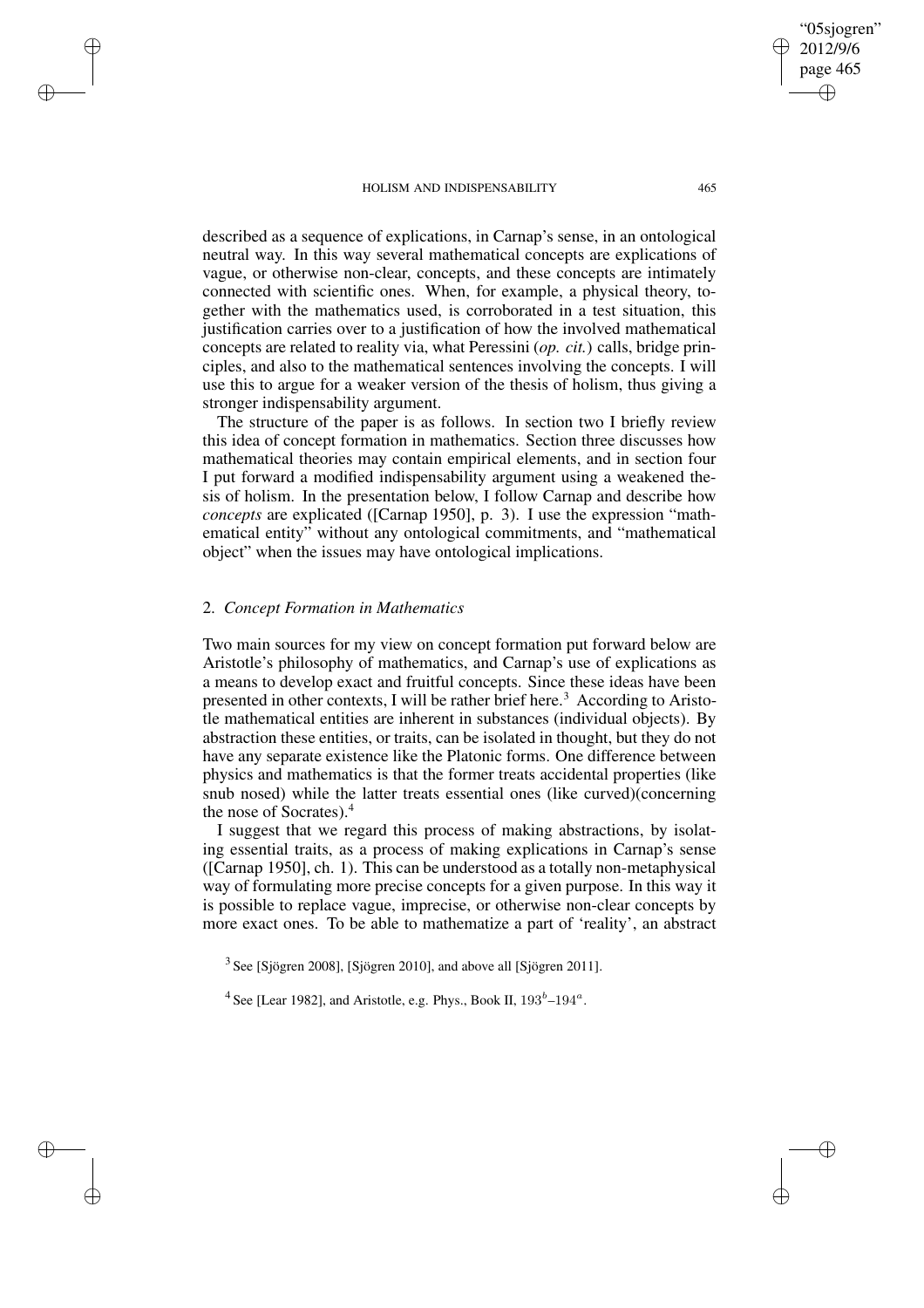"05sjogren" 2012/9/6 page 466 ✐ ✐

✐

✐

#### 466 JÖRGEN SJÖGREN

mathematical one or an empirical, sufficiently exact mathematical concepts are needed. This can be achieved as above. Not only concepts of empirical science, but also mathematical ones, have an origin in reality as suggested by Aristotle. Mathematics has in this way been able to generate concepts via explications; concepts that are fruitful in mathematizing reality. The vague and ambiguous concept *mathematical proof* has exact counterparts in proof theory. The concept *natural number* (*finite cardinal number*) can be explicated as certain sets of sets in different ways, all preserving the idea of a certain type of sequence or progression. The concept *effectively computable function* is identified with *Turing computable function*, or any of its equivalents. The concepts of *function* and *continuity* have received explications as a certain kind of pairing of elements of two sets, and within topology as preservation of open sets, respectively. The concept *infinitesimal (fluxion)* was used to explicate *instantaneous velocity* via *time derivative*. This list of explications could be made longer *ad libitum*. 5

Some of the concepts mentioned above can be seen as far removed from empirical reality, but tracing their origins, in a kind of concept archaeology, will lead us back to a more or less non-clear empirical counterpart. The concept of continuity, for example, has to do with the idea that natural processes, as we perceive them, do not take place in jumps. This was treated geometrically in the seventeenth century, and at that time functions were regarded as (continuous) curves. In the nineteenth century the concept received a precise enough explication via the  $\varepsilon - \delta$  strategy, and still later as preservation of open sets in inverse mappings. The concept of functionality has its origin in one process determining another. Perhaps it can even be seen as a mathematical counterpart to causality. With the modern set-theoretical explication this origin is lost. Of course, mathematical concepts are also defined of purely mathematical concerns, like e.g. *uniform continuity* as distinct from (pointwise) continuity. The point is that several, fundamental, mathematical concepts originally are closely related to physical reality.

Concerning at least some mathematical concepts it seems that just one explication forces itself upon us as in the paradigmatic case of *effectively computable function* with explicatum *Turing computable function*. In taking this example as paradigmatic, I disregard from abstruse mentalistic versions, and cling to the original theses of Turing and Church. One possible way to describe the difference between mathematics and physics at the conceptual level is to emphasize the idea that mathematics deals with uniquely explicable objects. Compare this with the situation in physics, where e.g. *gravitation* is one thing in Newton's mechanics, and something different in Einstein's general theory of relativity. It will perhaps be something totally

✐

✐

✐

 $<sup>5</sup>$  These concepts and others are discussed in the references in footnote 3.</sup>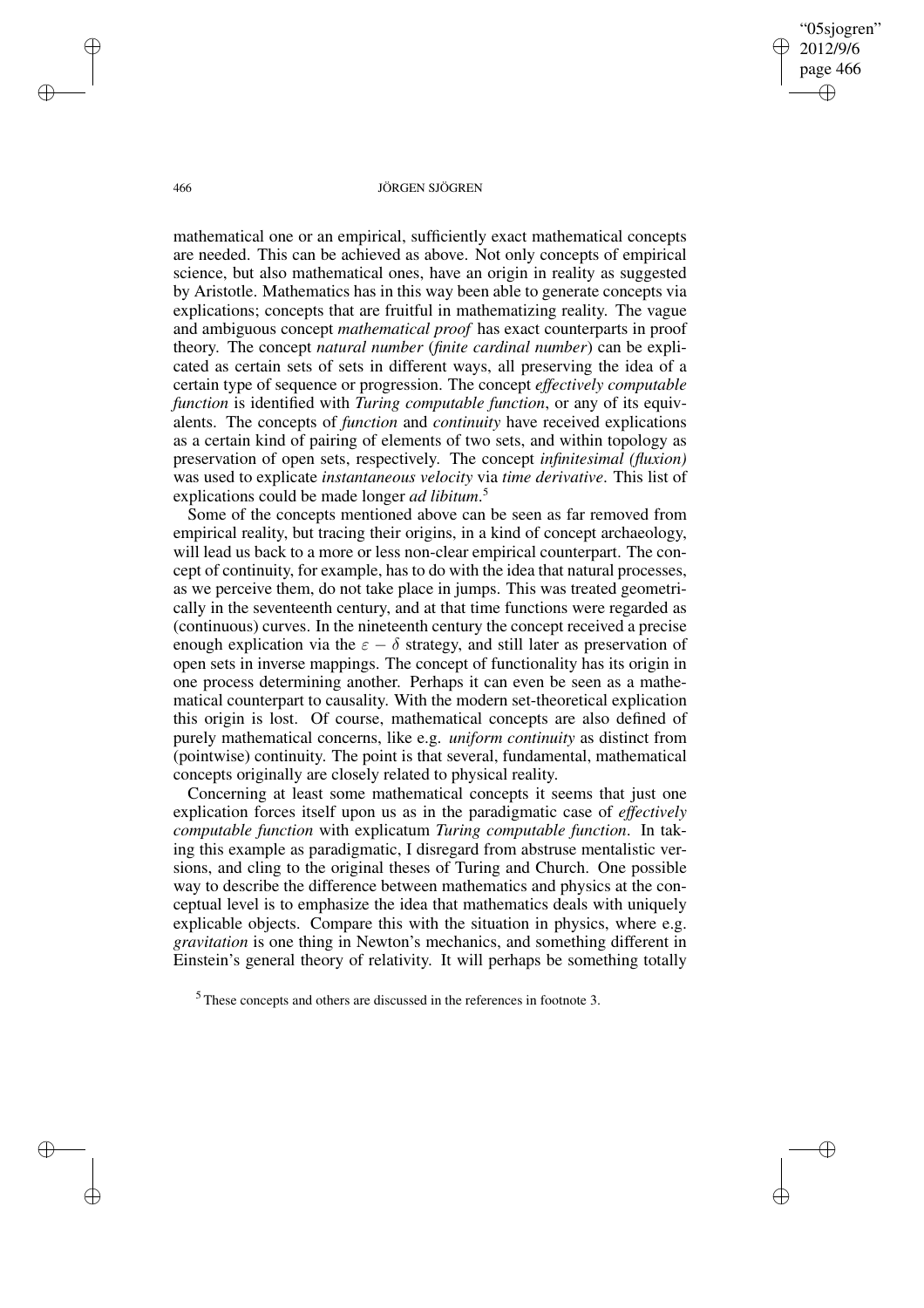✐

✐

✐

✐

different in a future, quantized theory of gravitation. Physics has to turn to new explications as physical theories evolve.<sup>6</sup> This analysis of difference between concepts is also in line with the Aristotelian conception of the relation between mathematics and physics, although it is of course described in other technical terms here.

What is of importance, however, is that mathematical concepts evolve via sequences of explications. Regard once again *continuity*; this concept gets more precise via the  $\varepsilon - \delta$  strategy, and gets a more fruitful formulation in topology, but there is no radical break in meaning. Mathematical concepts are reinterpretable with new explications, while concepts in physics may change meaning in a more radical sense.<sup>7</sup>

It is possible to identify a deductive and an empirical component in several mathematical concepts. To illustrate the idea, consider the concept *derivative*. This was introduced by Newton, and independently by Leibniz, to solve problems of movement and geometry in a general way. $8$  Both Newton's method of fluxions and Leibniz's of infinitesimals were inconsistent since increments simultaneously were regarded as both zero and non-zero depending on the calculations to be made. But the developed techniques did solve the problems they were designed to solve, so it was rational for the mathematical community to accept them. Note, however, that the concept had an empirical origin as an analysis of movement. Concerning the relation between the a priori and the empirical, Carnap tried to separate them using Ramsey sentences. He divided the vocabulary into theoretical and observational terms, and managed to separate observation sentences from theoretical ones [Carnap 1952]. From our perspective it is, however, not possible to divide the vocabulary into two disjunct sets in this way.

As is well known, the infinitesimal calculus was rapidly developing in the eighteenth century, and was extremely fruitful in solving problems in, above all, physics. As is also well known, a need to find a solid foundation for the calculus grew in the early nineteenth century. This was accomplished with the *limit* concept by Cauchy, made precise by Weierstraß, and finally with the arithmetization of analysis, as Kitcher (*op. cit.*) names the developed calculus of Newton and Leibniz. In this later context the concept *derivative* has a purely mathematical status in a well connected body of mathematical concepts.

 $<sup>6</sup>$  See especially paper 5, jointly written with Christian Bennet, in [Sjögren 2011].</sup>

<sup>7</sup> See [Kitcher 1984], ch. 6:II on reinterpretation of mathematical concepts.

 $8$  See [Kitcher 1984], ch. 10 for a case study of the development of analysis from its origin in the calculus of Newton and Leibniz, and [Kline 1972] for a more complete exposition.

"05sjogren" 2012/9/6 page 467

✐

✐

✐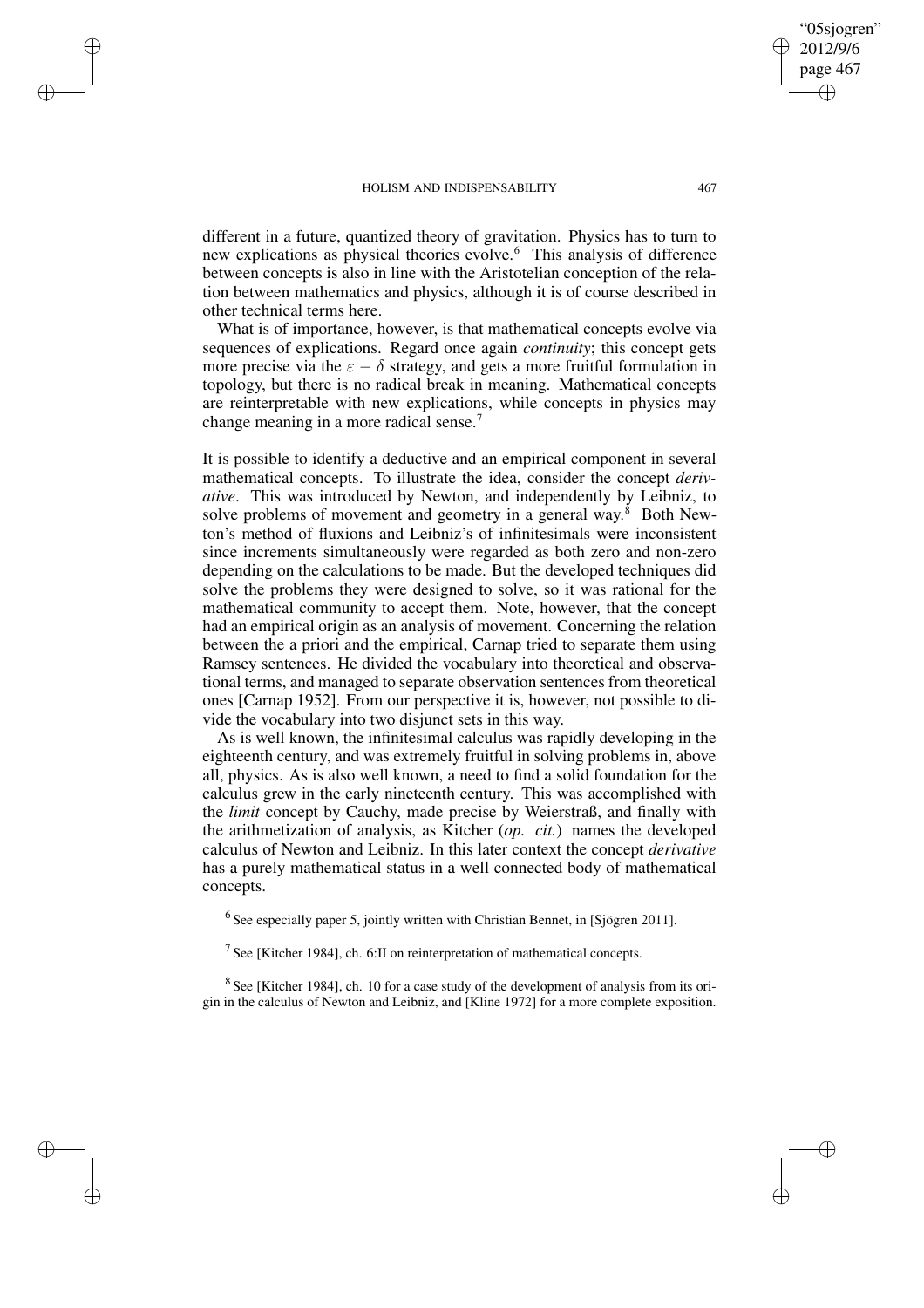"05sjogren" 2012/9/6 page 468 ✐ ✐

✐

✐

#### 468 JÖRGEN SJÖGREN

A similar history of evolution can be described for the concept *set* as an explication of *collection of objects*, with Cantor's explication as the first one. Though fruitful, it led to inconsistencies that were removed (?) in the development of axiomatic set theory, a part of mathematics that is still in progress. *Objects* are here regarded in a wide sense, noting that Cantor originally treated sets of reals, and that it was only later on that other types of objects were treated.

Here it is more fruitful to contrast mature and new mathematical theories, and not to pay so much attention to the distinction between pure and applied mathematics.<sup>9</sup> When a mathematical theory has grown mature, it has (often) lost the original connection with the empirical problems that inspired it. The theory thus becomes insensitive to falsification.<sup>10</sup> If we e.g. regard the empirical facts corroborating the general theory of relativity as falsifying Newtonian mechanics, these had no influence at all on mature analysis. But, in the time when analysis was just formulated, its success together with mechanics was a strong argument in its favour. Also, several concepts were at the same time used as both mathematical and physical.

Since several mathematical concepts have an empirical origin, and thus contain an empirical component, these ideas are relevant in understanding the applicability of mathematics too. Mathematics deals with reality in a more or less abstract way, and mathematicians construct abstract structures out of these concepts. I prefer to say that mathematical theories and concepts are *fruitful*, if they, together with some empirical theory, are applicable. Actually, there are two aspects of truth involved. One is that mathematical sentences are true, if they correctly describe adequate mathematical structures. The other is that these mathematical structures correspond to an inherent mathematical structure in Aristotle's sense. Mathematical sentences would then be true if they correctly describe *this* structure. This can be compared with the relation between sentences of physics, physical models and physical reality.<sup>11</sup>

<sup>9</sup> See [Peressini 2008] on the complicated relation between pure and applied mathematics.

<sup>11</sup> Fruitfulness does not in itself imply truth. It demands further supporting principles as e.g. 'inference to the best explanation'. See [Peressini 1999] on this issue.

✐

✐

✐

<sup>10</sup> This is also pointed out in [Hellman 1999].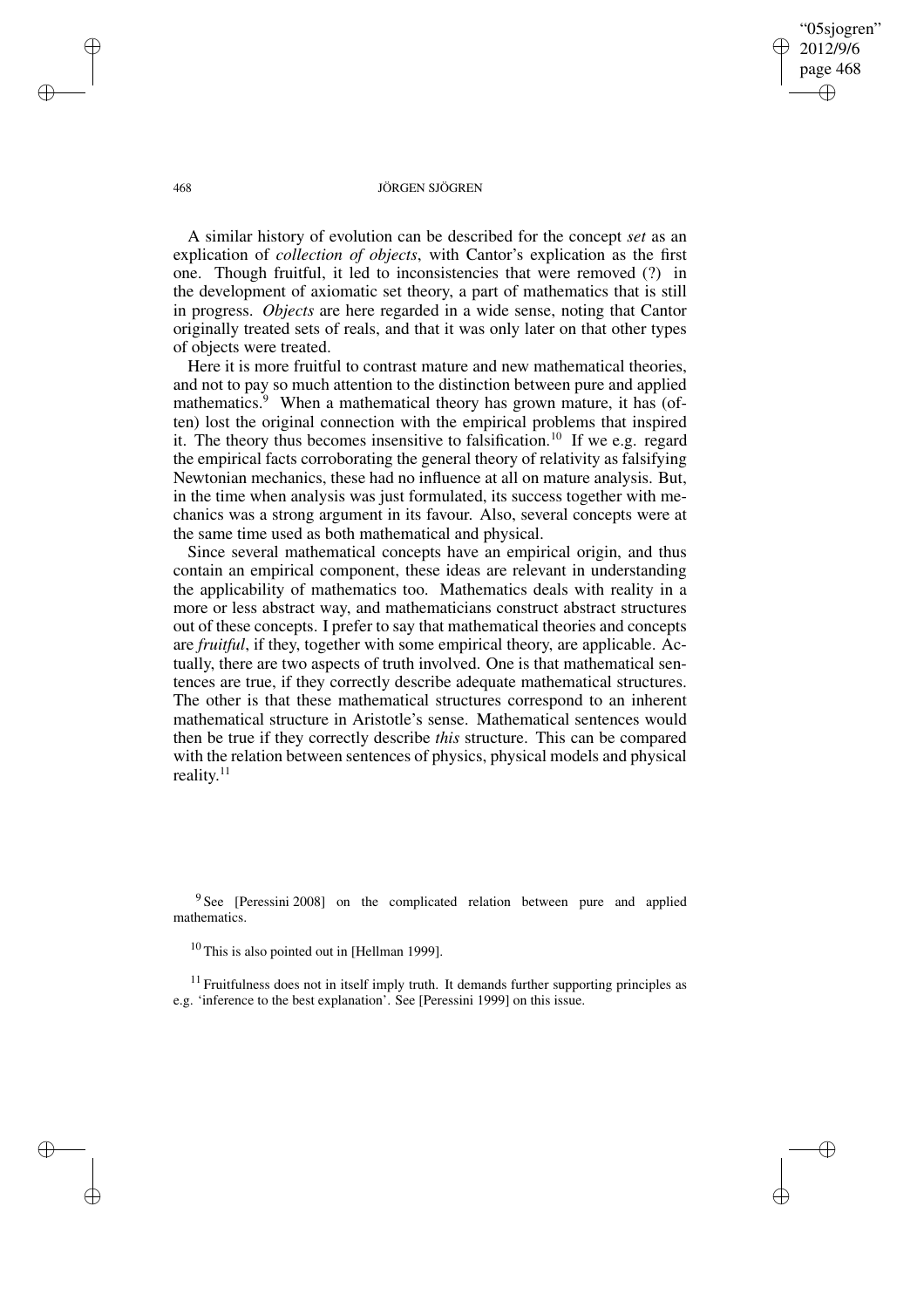## 3. *Some Empirical Aspects of Mathematics*

✐

✐

✐

✐

In this section I discuss how mathematical concepts are related to reality, and more specifically how theories involving them can be empirically tested. This will in turn make it possible to weaken the thesis of holism, and thus to support realism via the indispensability argument.

Standard versions of the indispensability argument depend on the thesis of confirmational holism, which means that mathematical and scientific theories are tested together. In a corroboration the mathematical and empirical theories both get empirical support, and in a falsification there is something wrong with at least one of the theories. Note that the sentences of these two theories cannot be syntactically separated into two disjoint sets, since they may be extremely interconnected. Hartry Field had the ambition to nominalize away the mathematical parts of a fragment of physics, but the project has not been especially successful [Field 1980]. Quine held that changes in the two theories, when falsified, should destroy as little as possible, and this means that the mathematical parts are (almost) sacred ([Quine 1990], ch. 1, §6). In what follows we will see a way to understand the difference between testable and 'sacred' parts of mathematics.

In recent literature questions of empiricism in mathematics now and then emerge. Philip Kitcher argues for an empirically founded epistemology of mathematics [Kitcher 1984]. Imre Lakatos introduced quasi-empiricism which was discussed from the 1970's onwards.<sup>12</sup> There is, however, nothing empirical, in the sense of observation reports, etc., in quasi-empirical processes according to Lakatos. Thomas Tymoczko takes over Lakatos's term "quasi-empiricism", but he is more inclined to empiricism than Lakatos is.<sup>13</sup>

Another type of situation where questions of empiricism recently have entered into mathematics is computer-assisted proofs [Tymoczko 1979]. Tymoczko has suggested that the reliability of a computer in the running of a program is an engineering problem, thus empirical, and consequently the Four-Colour Theorem, e.g., is empirically founded and known only a posteriori.

This is, however, not a viable argument for the empirical character of results in mathematics. To see this one can point to an analogy between mathematicians doing mathematics and computers making computations according to advanced programs. Mathematicians sometimes doubt whether received results are correct or not, and then the arguments are checked again until the mathematical community is sufficiently sure that they are correct.

<sup>12</sup> See [Lakatos 1978], ch. 2, and [Putnam 1975], ch. 4.

<sup>13</sup> On "quasi-empiricism" see [Tymoczko 1998], p. *xvi*, and on empiricism [Tymoczko 1979].

"05sjogren" 2012/9/6 page 469

✐

✐

✐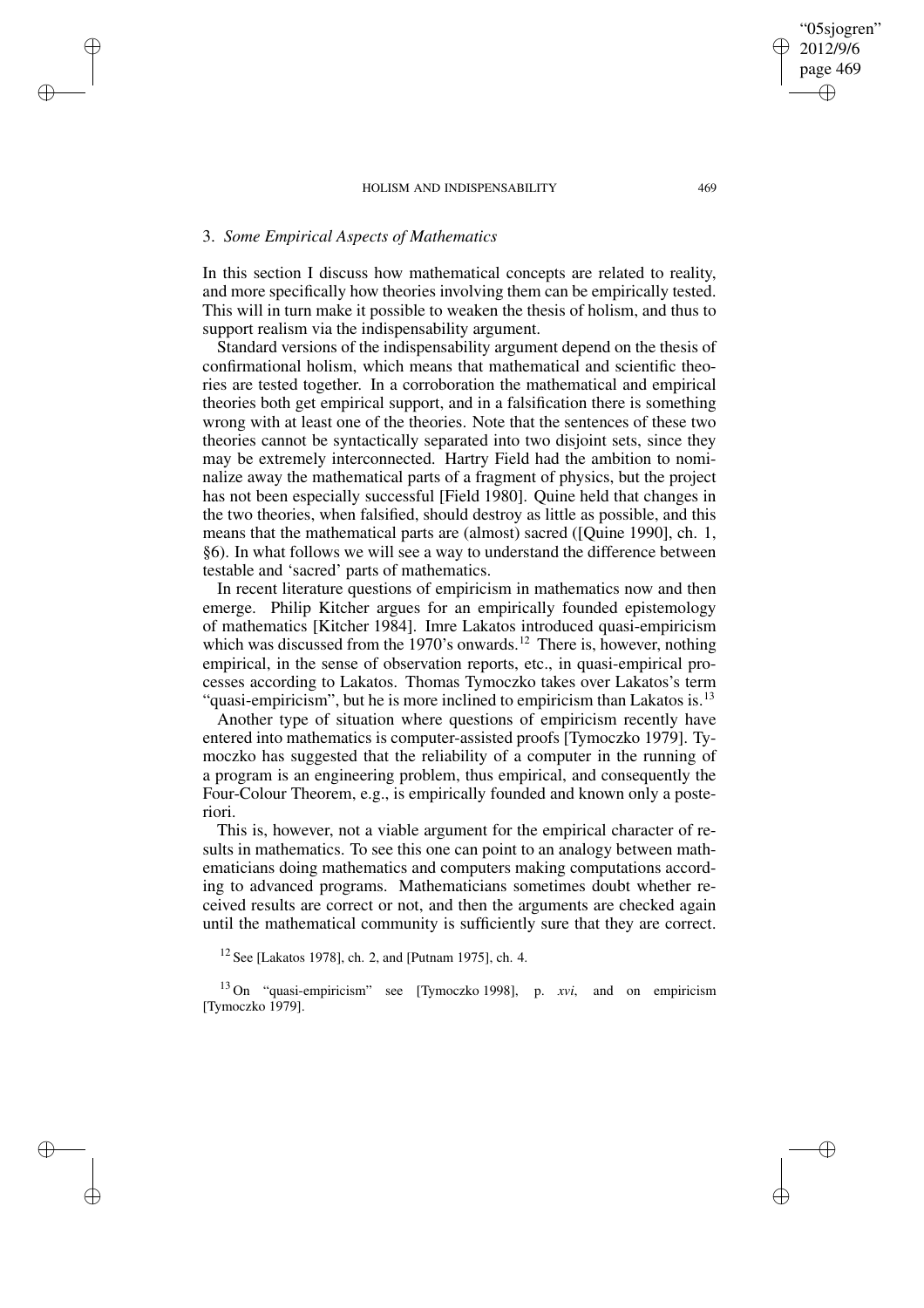"05sjogren" 2012/9/6 page 470 ✐ ✐

✐

✐

#### 470 JÖRGEN SJÖGREN

Likewise, if one is in doubt whether a computer or a computer program gives the correct result, one may run the computer again, or try the program on another one, until one is pleased with the result. The adequate working of a computer may be an engineering problem, just as the sanity of a mathematician may be a psychological one, but this does not make the *result* of the mathematician's work, nor that of the running of the computer, an empirical one.

Turning to experimental mathematics, one view is that propositions that are well corroborated by numerical experiments, like Goldbach's conjecture or Riemann's hypothesis, could be incorporated as axioms into relevant theories.<sup>14</sup> Chaitin argues for letting in Riemann's hypothesis as an axiom on the ground that it is well corroborated. Chaitin seems to say that this corroboration is empirical [Chaitin 1974]. Especially Riemann's hypothesis  $(RH)$  has many important consequences, but instead of adding the hypothesis as a new axiom on 'empirical' grounds, one may just as well formulate theorems depending on the hypothesis as "If RH, then ...". Compare this with axiomatic set theory, where one strategy is to highlight which axioms a result depends on by writing "If the Axiom of Choice is true, then ...", "If there exists a measurable cardinal, then ...", etc. The same strategy is used in constructive mathematics in writing, e.g., "If the Law of Excluded Middle is valid, then  $\ldots$ ".

However, there *are* cases where empirical considerations affect our trust in mathematics, and I will consider some examples in order to illustrate what testing a mathematical theory can amount to.

Euclidean geometry was thought to describe physical space, and thus being representational. With the development of non-Euclidean geometries in the nineteenth century, the geometry of physical space became a problem. Letting primitive terms of geometry be connected to physical entities, empirical tests may reveal this geometry. But note that a falsification of the idea that physical space is Euclidean will not falsify theorems in the *Elements*, since they are consequences of (the incomplete) axioms.

The introduction of fluxions by Newton (infinitesimals by Leibniz) was extremely successful in solving problems of physics as mentioned in section two. Fluxions are intimately connected to the physical concept *instantaneous velocity*; it is difficult to accept one of the concepts while rejecting the other. It is an example of a representational use.

Examples like the two mentioned above where mathematics is used representationally could be produced at will, and as mentioned in the introduction Peressini further exemplifies with the use of Hilbert spaces in quantum mechanics, and Resnik regards fields and particles as functions. To name

✐

✐

✐

<sup>&</sup>lt;sup>14</sup> See [Baker 2008] on experimental mathematics.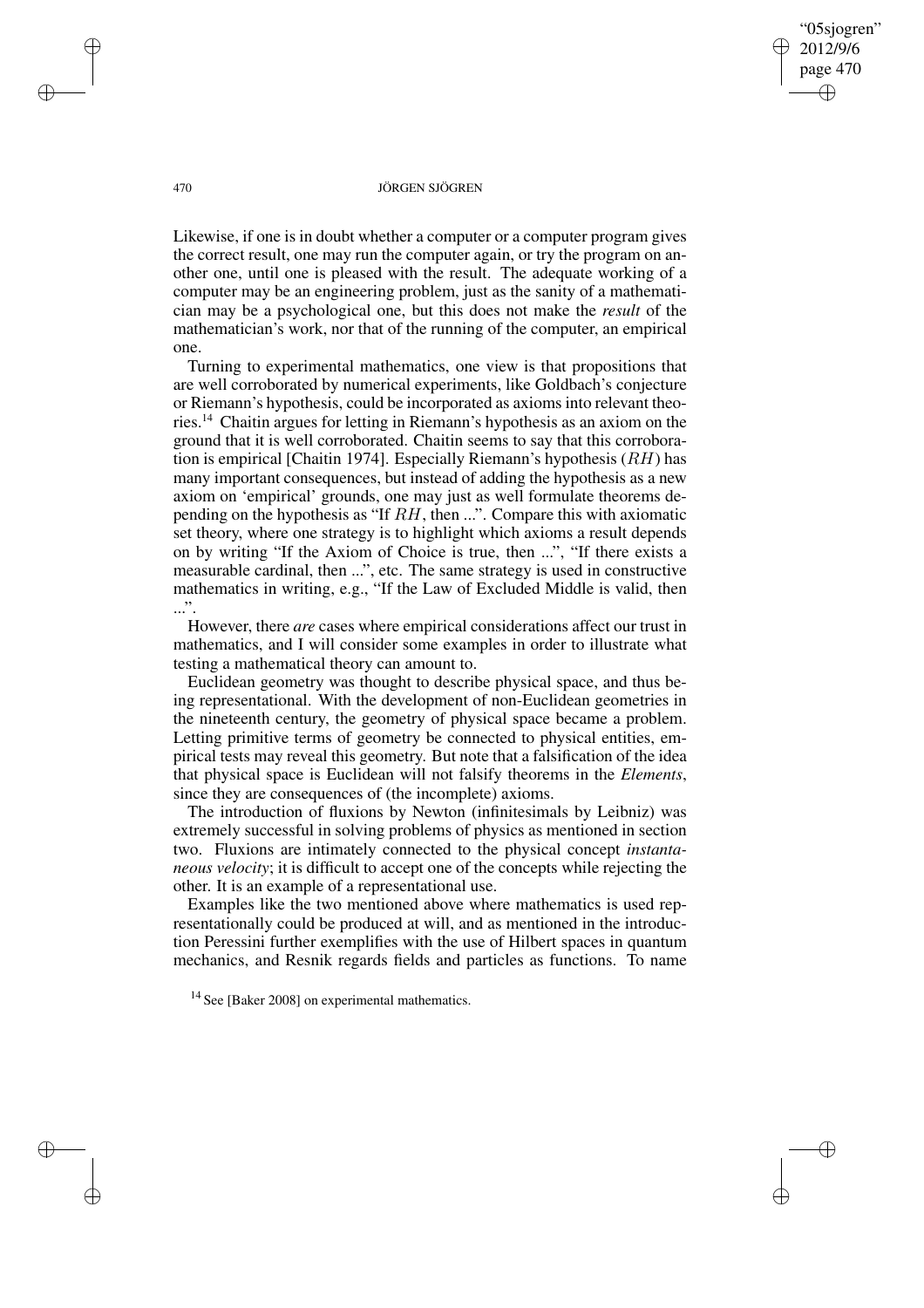✐

✐

✐

✐

a more problematic example, consider renormalization, a technique used in quantum field theories to cancel out infinities in some cases. At this point we do not know whether this is just an instrumental use, or if it has a representational role, since we simply do not understand the mathematics involved [Jaffe 2004].

The use of mathematics in these examples, with the possible exception of renormalization, is representational. The mathematical concepts are intimately connected with physical ones, and the testing of the theories involving them affects both the mathematics and the physics. The empirical support for the theories give confidence to both the physical and the mathematical theories and the way these concepts are used in them, and also to how the concepts are related to 'reality'. The influence on mathematics is at the concept formation level. What may happen is that a search for more precise concepts as well as further developments of theories involving these concepts are motivated. Furthermore, mathematics may together with physics reveal insights into the way nature is constituted, as illustrated by e.g. the discovery of the positron.

If exact mathematical counterparts are extracted from non-clear concepts via explications as described above, there emerges a picture of mathematical concepts having an origin in empirical reality. One consequence of this idea is that the distinction between mathematical concepts and the concepts of the more theoretical parts of physics is not a distinction between kinds of concepts. The representational use of mathematics is also an indication of how tight concepts of mathematics and physics are tied together, as illustrated by the examples. The difference between mathematical and physical theories lies rather in how the concepts are used, and in our attitudes towards how they are to be used. Concepts in physics are treated with deductive methods, but axioms and theorems involving the concepts are possible to test. In mathematics we are normally content with deducing results.

There are at least two ways in which we become confident of the correctness (or fruitfulness) of explications. The first is internal to mathematics, and has nothing to do with physics at all, as when the concept *effectively computable function* is explicated as *Turing computable function*. In this case there are several ways to bring about explications, but they all pick out the same set of functions; the explication is unique. In this way we have isolated a distinct set of functions, precisely those that can be computed with algorithmic means. Carnap was of the opinion that there are no questions of right or wrong in the process of formulating explications. This position has been questioned by e.g. Kreisel and Schoenfield, and recently a proof of the

"05sjogren" 2012/9/6 page 471

✐

✐

✐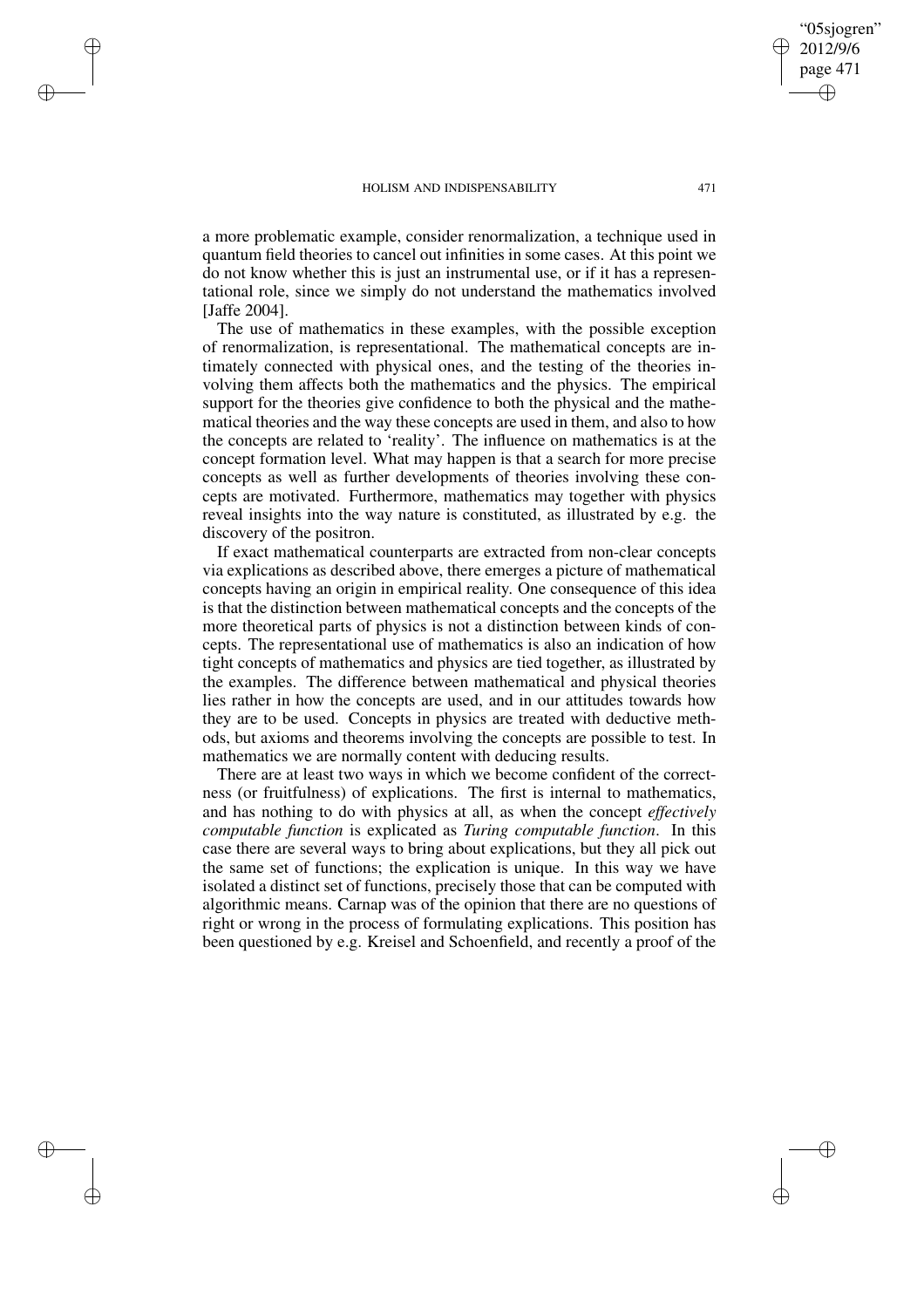"05sjogren" 2012/9/6 page 472 ✐ ✐

✐

✐

#### 472 JÖRGEN SJÖGREN

correctness of the explication of *effectively computable function* as *Turing computable function* has appeared.<sup>15</sup>

The second way is external to mathematics, at least in the first phase of development. The infinitesimal calculus, and its use in physics, was extremely successful. This gave confidence in the mathematical concepts used, notwithstanding their shaky mathematical ground. If we accept that there are velocities, which as it seems *must* be explicated as time derivatives, we ought to accept the existence of infinitesimals. With the work of Cauchy, Weierstraß, Riemann, *et al*, the infinitesimal calculus received a secure foundation, and there was no mathematical need any longer for discussions about infinitesimals, since they 'disappeared' in the arithmetization of analysis. Non-standard analysis brought about a new understanding of infinitesimals, and made them mathematically legitimate. There has been a development from a concept with an apparent empirical origin; a concept on the border between mathematics and physics to a concept with an internal mathematical explanation. It may be regarded as a problem for realism that there are several different ways of describing, or formalising, the real numbers. But this is not necessarily the case. Different formalisations can have different models, and one formalisation can have several non-isomorphic models. All these models may, however, correspond in relevant aspects to an Aristotelian, inherent, real structure. Furthermore, one main reason to believe in continuous space and time, or space-time, is the success of the mathematical description using differentiable, or at least continuous, functions representing these structures.

Thus, mathematics sometimes develops in intimate connections with science in a wide sense. In this development mathematics and science use the same concepts. Mathematics examines how the concepts are related deductively, and the empirical testing of theories gives, in positive instances, credibility to the explications used. In negative instances new explications may have to be found.

## 4. *Holism and Indispensability*

As mentioned in the introduction, the use of confirmational holism in the indispensability argument has been questioned by several philosophers. The view of concept formation put forward in section two, and the impact of

<sup>15</sup> See [Carnap 1950], p. 4, [Kreisel 1967a], [Kreisel 1967b], [Shoenfield 1993], p. 26, and [Dershowitz & Gurevich 2008].

✐

✐

✐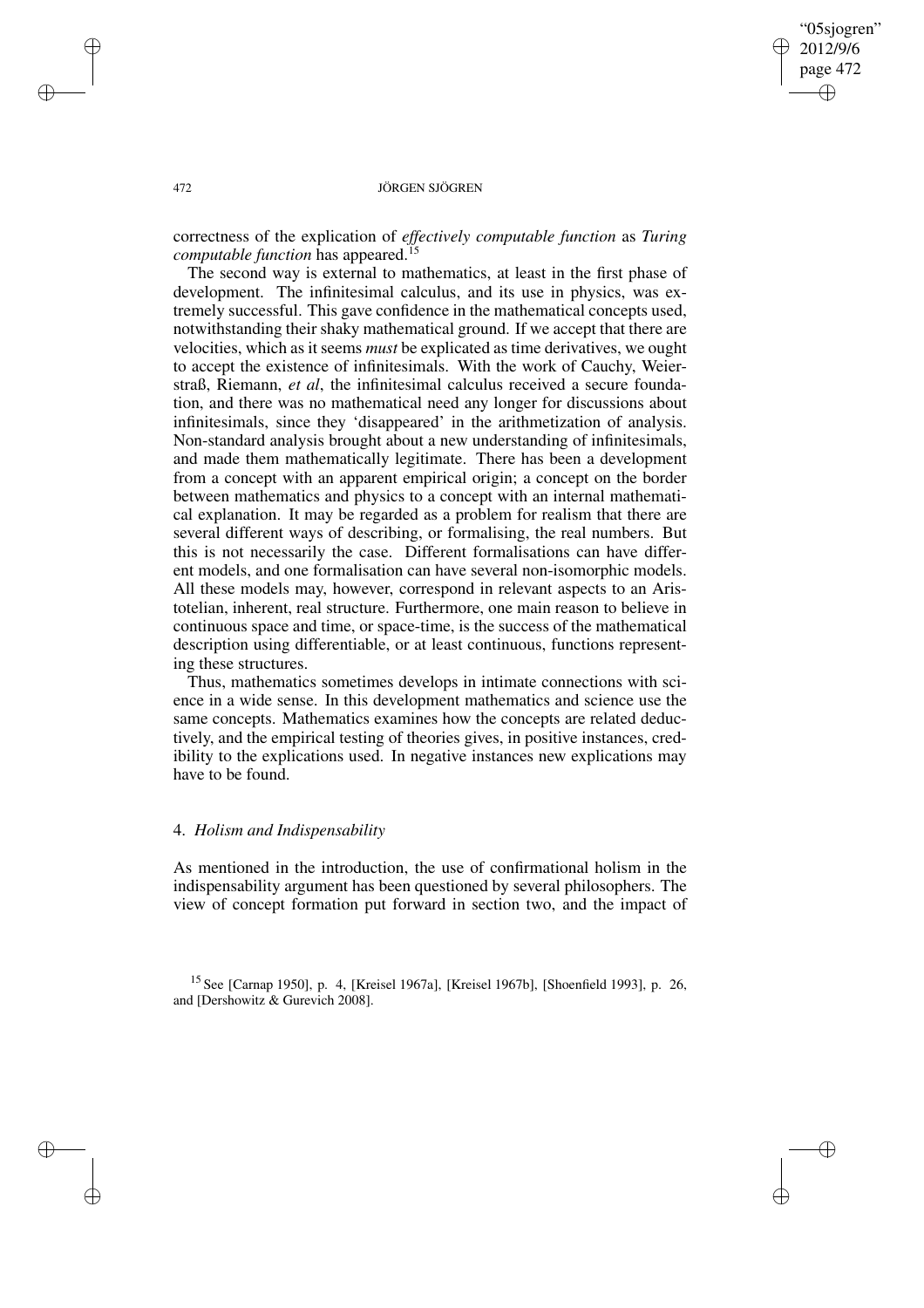✐

✐

✐

✐

the empirical on mathematics in the testing of mathematical theories as discussed in section three, indicate that a weaker version of the traditional thesis of confirmational holism is possible.

The variant of the indispensability argument I prefer thus rests on a weaker version of holism. As we have seen, there is often an empirical component in a mathematical concept, and this component may relate the concept to reality via chains of explications. Mathematical concepts also have a deductive component that relates the concept to other components in a more or less formal, deductive structure. Since a concept has both these relations, sentences involving them cannot be separated into two disjoint sets. Confirmational holism, in standard versions, states that in a test situation both mathematics and science is put on trial, while I maintain that the deductive part is not tested; only the empirical part is. Mathematical theories may be rejected, but not on the ground that an empirical theory and the mathematics used in it are falsified. The mathematical concepts can come to be related to reality in new ways, but the deductive structure is almost never affected in this way. What is of relevance in the indispensability argument is, furthermore, that it is this relation to reality that may be affected since mathematical entities are abstracted or, as Aristotle puts it, separated in thought from individual objects.

Geoffrey Hellman proposes a "moderate holism", noting that what is really needed in physics are very weak fragments of mathematics.<sup>16</sup> From my perspective, Hellman makes a doubtful use of the indispensability argument, since the principles used in these fragments are often reformulations of mature, well established mathematics that are insensitive to empirical tests. Furthermore, these weak fragments may very well be inapplicable in scientific contexts. To be attractive, or even usable, mathematical concepts and theories must fit naturally into the purported applications.

Finally, the origin of a concept is not automatically a justification of its use. I have emphasized the empirical origin of concepts, referring to Aristotle and Carnap. This is part of an explanation of the applicability of mathematics. These concepts are then used in mathematical and empirical theories, and with bridge principles they are related to observables. These theories may be corroborated in test situations, thus giving an empirical justification for the involved sentences, and this grounding carries over to mathematics.

The stronger version of the indispensability argument is thus as follows. Mathematics is necessary for science. When scientific theories are tested, the empirical side of mathematics is also put on trial, and there is no essential difference at the concept formation level between science and mathematics. It is science that decides questions of existence, and since, as Putnam stated,

<sup>16</sup> See [Hellman 1999], and [Peressini 2008] for some comments on Hellman's position.

"05sjogren" 2012/9/6 page 473

✐

✐

✐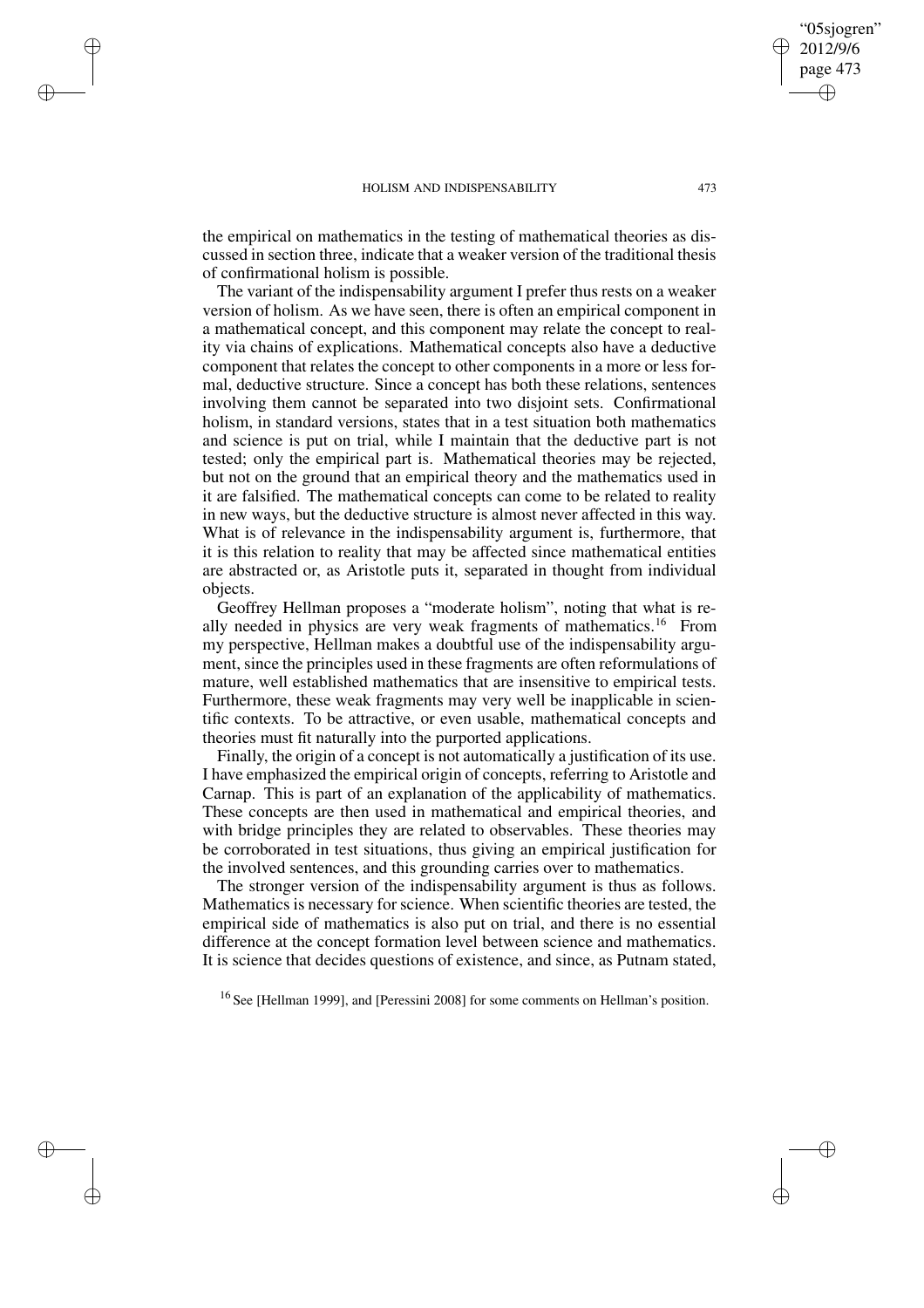"05sjogren" 2012/9/6 page 474 ✐ ✐

✐

✐

#### 474 JÖRGEN SJÖGREN

it is dishonest to deny the existence of what one presupposes in daily work, we ought to accept that mathematical objects as well as the objects of physics have an objective existence.

Summarizing, mathematical concepts evolve via sequences of explications. The explicated concepts often have an empirical origin, even though this origin may be distant, at least in mature theories. When a scientific theory is tested, the empirical component is also put on trial, but the deductive structure of the mathematics in question is not tested. We thus get a weaker version of holism and a stronger version of the indispensability argument.

## ACKNOWLEDGEMENTS

I want to thank Christian Bennet and Dag Westerståhl for valuable comments on earlier drafts of this paper. I also want to thank the anonymous referees for suggestions improving the paper.

> University of Skövde School of Life Sciences/Mathematics and University of Gothenburg Dept. of Philosophy, Linguistics, and Theory of Science E-mail: jorgen.sjogren@his.se

## REFERENCES

- [Baker 2008] Baker, A. (2008). "Experimental Mathematics." *Erkenntnis*, 68, 331–344.
- [Carnap 1950] Carnap, R. (1950). *Logical Foundations of Probability*. Chicago, Ill: University of Chicago Press.
- [Carnap 1952] Carnap, R. (1952). "Meaning Postulates." *Philosophical Studies*, 3, 65–73.
- [Chaitin 1974] Chaitin, G.J. (1974). "Information-Theoretic Limitations of Formal Systems." *Journal of the ACM*, 21, 403–424.
- [Colyvan 2001] Colyvan, M. (2001). *The Indispensability of Mathematics*. New York: Oxford University Press.

[Dershowitz & Gurevich 2008] Dershowitz, N. & Gurevich, Y. (2008) "A Natural Axiomatization of Computability and Proof of Church's Thesis." *The Bulletin of Symbolic Logic*, 14, No. 3, 299–350.

- [Dieveney 2007] Dieveney, P.S. (2007). "Dispensability in the Indispensability Argument." *Synthese*, 157, 105–128.
- [Field 1980] Field, H. (1980). *Science Without Numbers*. Oxford: Basil Blackwell.

✐

✐

✐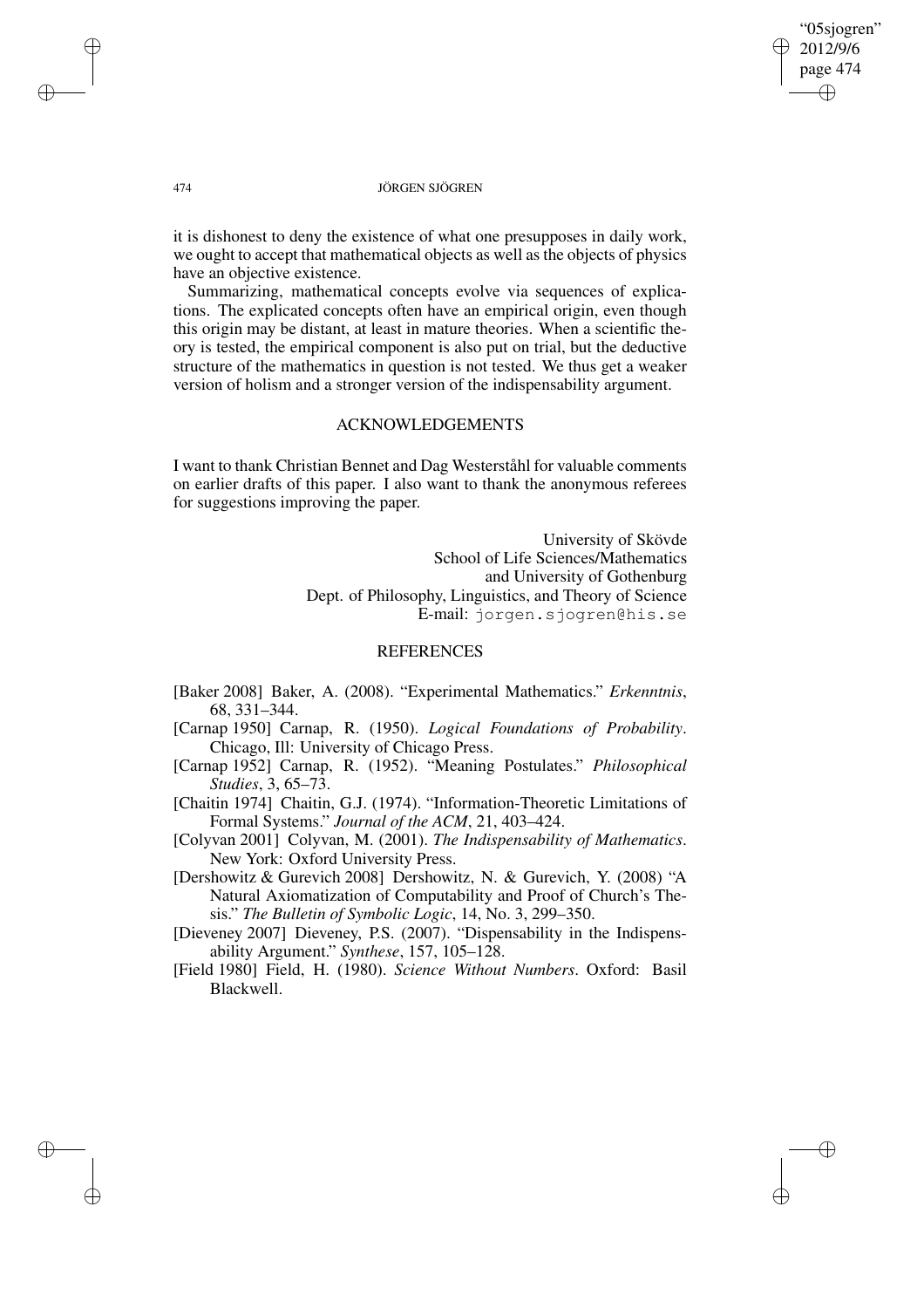✐

✐

✐

✐

- [Hellman 1999] Hellman, G. (1999). "Some Ins and Outs of Indispensability: A Modal-Structural Perspective." In A. Cantini, E. Cesari, & P. Minari, (Eds.), *Logic and Foundations of Mathematics* (pp. 25–39). Dordrecht: Kluwer Academic Publishers.
- [Jaffe 2004] Jaffe, A. (2004). "Interactions between Mathematics and Theoretical Physics." In T.H. Kjeldsen, S.A. Pedersen, & L.M. Sonne-Hansen, (Eds.), *New Trends in the History and Philosophy of Mathematics* (pp. 87–103). Odense: University Press of Southern Denmark.
- [Kitcher 1984] Kitcher, P. (1984). *The Nature of Mathematical Knowledge*. New York: Oxford University Press.
- [Kline 1972] Kline, M. (1972). *Mathematical Thought from Ancient to Modern Times*. New York: Oxford University Press.
- [Kreisel 1967a] Kreisel, G. (1967). "Informal Rigour and Completeness Proof." In Lakatos, I, *Problems in the Philosophy of Mathematics* (pp. 138–171), Amsterdam: North Holland.
- [Kreisel 1967b] Kreisel, G. (1967). "Reply to Professor Bar-Hillel." In Lakatos, I, *Problems in the Philosophy of Mathematics* (pp. 175–178), Amsterdam: North Holland.
- [Lakatos 1978] Lakatos, I. (1978). *Mathematics, Science and Epistemology, Philosophical Papers, Volume 2*. Cambridge: Cambridge University Press.
- [Lear 1982] Lear, J. (1982). "Aristotle's Philosophy of Mathematics." *The Philosophical Review*, XCI (2), 161–192.
- [Maddy 1992] Maddy, P. (1992). "Indispensability and Practice." *Journal of Philosophy*, 89 (6), 248–270.
- [Peressini 1997] Peressini, A. (1997). "Troubles with Indispensability: Applying Pure Mathematics in Physical Theory." *Philosophia Mathematica*, 5, 210–227.
- [Peressini 1999] Peressini, A. (1999). "Confirming Mathematical Theories: An Ontologically Agnostic Stance ." *Synthese*, 118, 257–277.
- [Peressini 2008] Peressini, A. (2008). "Confirmational Holism and its Mathematical (W)holes." *Studies in History and Philosophy of Science*, 39:1, 102–111.
- [Putnam 1971] Putnam, H. (1971). *Philosophy of Logic*. New York: Harper and Row.
- [Putnam 1975] Putnam, H. (1975). *Mathematics, Matter and Method, Philosophical Papers, Volume 1*. Cambridge: Cambridge University Press.
- [Quine 1990] Quine, W.V.O. (1990). *Pursuit of Truth*. Cambridge, Mass: Harvard University Press.
- [Resnik 1991] Resnik, M.D. (1991). "Between Mathematics and Physics." In A. Fine, M. Forbes, & L. Wessels, (Eds.), *PSA 1990, Volume Two*.

"05sjogren" 2012/9/6 page 475

✐

✐

✐